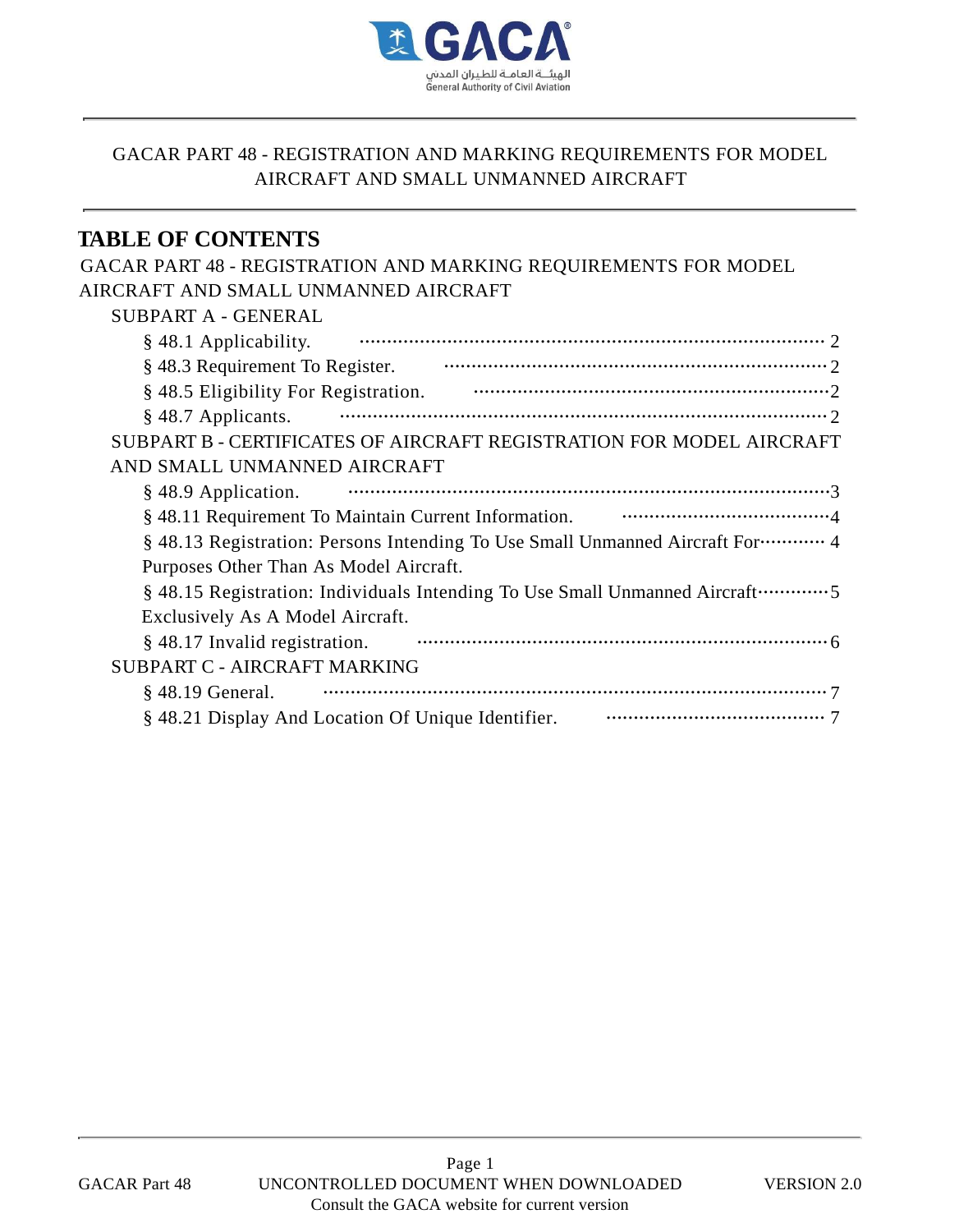

# **SUBPART A – GENERAL**

#### **§ 48.1 Applicability.**

(a) This part provides registration and identification requirements for model aircraft and small unmanned aircraft that are part of a small unmanned aircraft system as defined in GACAR Part 1.

#### **§ 48.3 Requirement To Register.**

No person may operate a model aircraft or a small unmanned aircraft unless one of the criteria has been satisfied:

(a) The owner has registered and marked the aircraft in accordance with this part;

(b) The aircraft weighs 250 grams or less on takeoff, including everything that is on board or otherwise attached to the aircraft.

#### **§ 48.5 Eligibility For Registration.**

A model aircraft or a small unmanned aircraft may be registered under this part only when the aircraft is not registered under the laws of a foreign country and is—

(a) Owned by a Citizen of the Kingdom of Saudi Arabia; or

 (b) Owned by an individual citizen of a foreign country lawfully admitted for residence in the Kingdom of Saudi Arabia.

#### **§ 48.7 Applicants.**

(a) To register a model aircraft or a small unmanned aircraft in the Kingdom of Saudi Arabia under this part, a person must provide the information required by § 48.9 to the Registry in the form and manner prescribed by the President.

(b) A small unmanned aircraft must be registered by its owner using the legal name of its owner, unless the owner is less than 18 years of age. If the owner is less than 18 years of age, then the small unmanned aircraft must be registered by a person who is at least 18 years of age.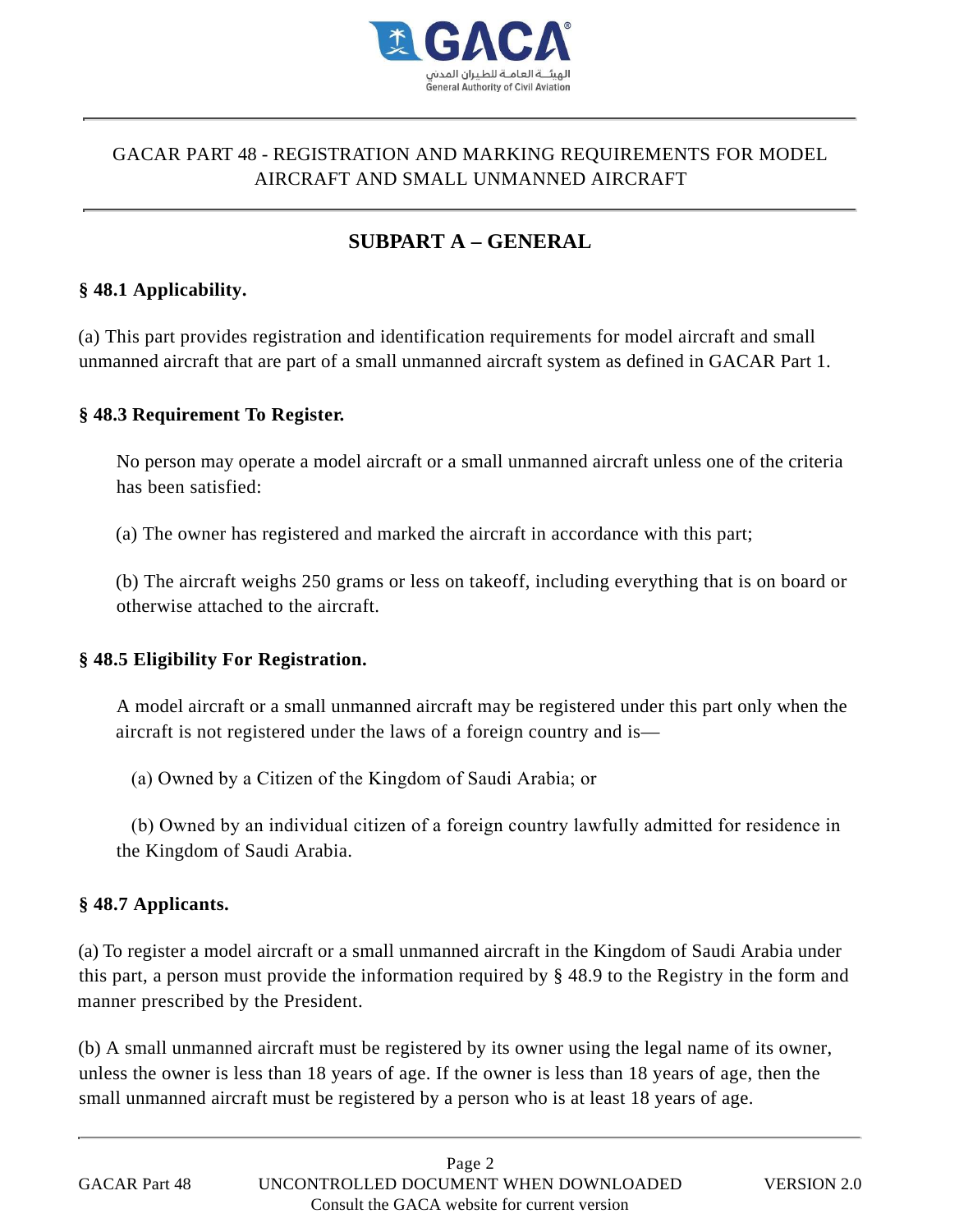

# AIRCRAFT AND SMALL UNMANNED AIRCRAFT

# **SUBPART B - CERTIFICATES OF AIRCRAFT REGISTRATION FOR MODEL AIRCRAFT AND SMALL UNMANNED AIRCRAFT**

#### **§ 48.9 Application.**

(a) *Required information* : Persons intending to use the small unmanned aircraft as other than a model aircraft. Each applicant for a Certificate of Aircraft Registration issued under this part must submit all of the following information to the Registry: (3) ACAR PART 48 - REGISTRATION AND MARKING REQUIREMENTS FOR MODEL<br> **AIRCRAFT AND SMALL UNMANNED AIRCRAFT**<br> **AIRCRAFT AND SMALL UNMANNED AIRCRAFT**<br> **DIBPART B - CERTIFICATES OF AIRCRAFT REGISTRATION FOR MODE**<br> **AIRCRAFT AN** 

(1) Applicant name and, for an applicant other than an individual, the name of the authorized representative applying for a Certificate of Aircraft Registration.

(2) Applicant's physical address and, for an applicant other than an individual, the physical address for the authorized representative. If the applicant or authorized representative does not receive mail at their physical address, a mailing address must also be provided.

(3) Applicant's email address or, for applicants other than individuals, the email address of the authorized representative.

- (4) The aircraft manufacturer and model name.
- (5) The aircraft serial number, if available.
- (6) Other information as required by the president.

(b) *Required information* Individuals intending to use the small unmanned aircraft exclusively as a model aircraft. Each applicant for a Certificate of Aircraft Registration issued under this part must submit all of the following information to the Registry:

(1) Applicant name.

(2) Applicant's physical address and if the applicant does not receive mail at their physical address, a mailing address must also be provided.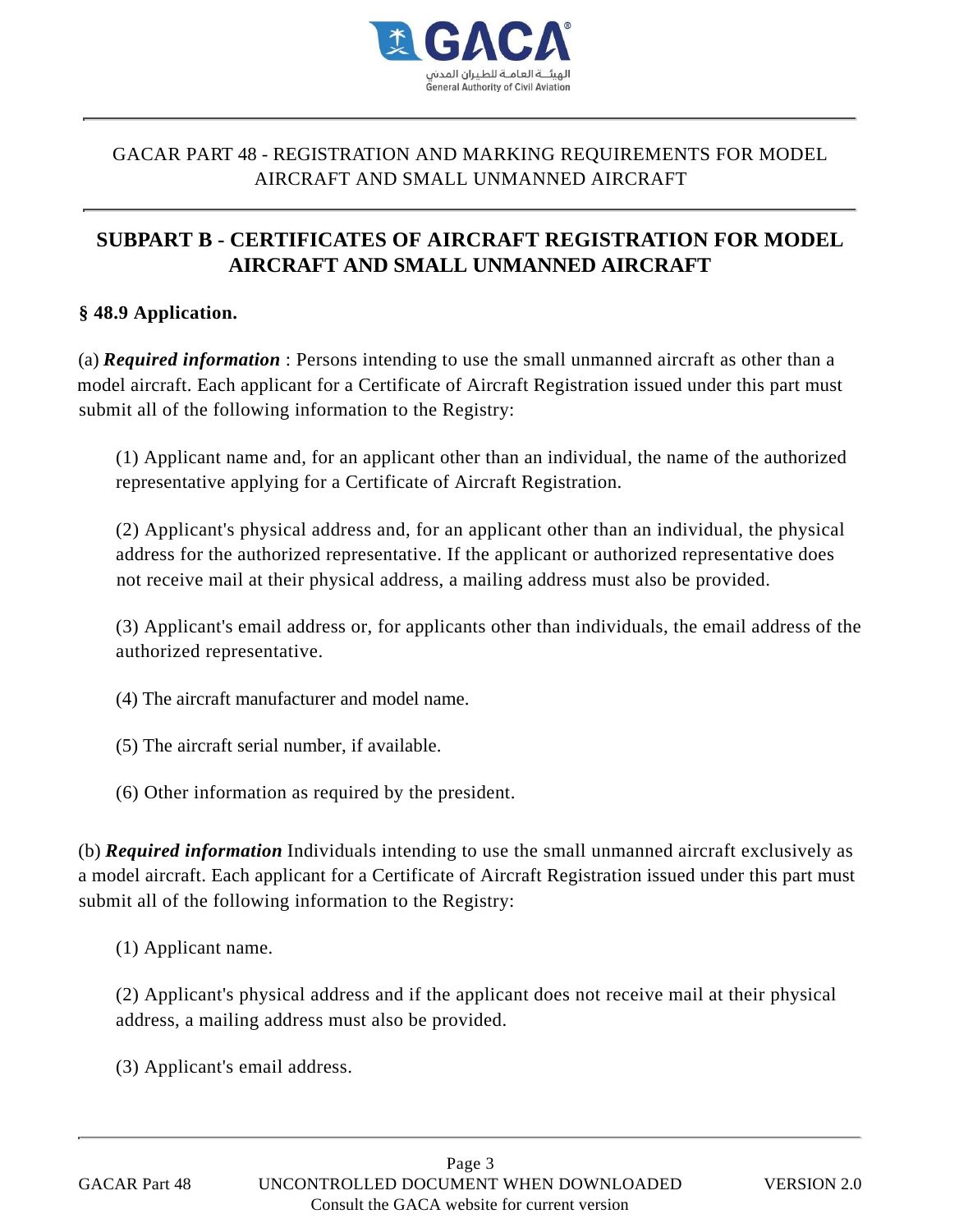

(4) Other information as required by the President.

(c) *Issuance of Certificate of Aircraft registration.* GACA will issue a Certificate of Aircraft Registration upon completion of the application requirements provided in paragraph (a) or (b) of this section as applicable and after being cleared by GACA Aviation Security Division.

#### **§ 48.11 Requirement To Maintain Current Information.**

(a) The holder of a Certificate of Aircraft Registration must ensure that the information provided under § 48.9 remains accurate.

### **§ 48.13 Registration: Persons Intending To Use Small Unmanned Aircraft For Purposes Other Than As Model Aircraft.**

(a) Certificate of Aircraft Registration. A Certificate of Aircraft Registration issued in accordance with § 48.9 for aircraft used for purposes other than as model aircraft constitutes registration only for the small unmanned aircraft identified on the application.

(b) Effective date of registration. An aircraft is registered when the applicant receives a Certificate of Aircraft Registration for the specific aircraft. The effective date of registration is shown by the date of issue on the Certificate of Aircraft Registration issued for the aircraft.

(c) Registration renewal. A Certificate of Aircraft registration issued under this part expires 3 years after the date of issue unless it is renewed.

(1) The holder of a Certificate of Aircraft Registration must renew the Certificate by verifying, in a form and manner prescribed by the President, that the information provided in accordance with § 48.9 of this subpart is accurate and if it is not, provide updated information. The verification may take place at any time within the six months preceding the month in which the Certificate of Aircraft registration expires.

(2) A certificate issued under this paragraph expires three years from the expiration date of the previous certificate.

(d) Other events affecting effectiveness of Certificate. Each Certificate of Aircraft Registration issued by GACA under this subpart is effective, unless registration has ended by reason of having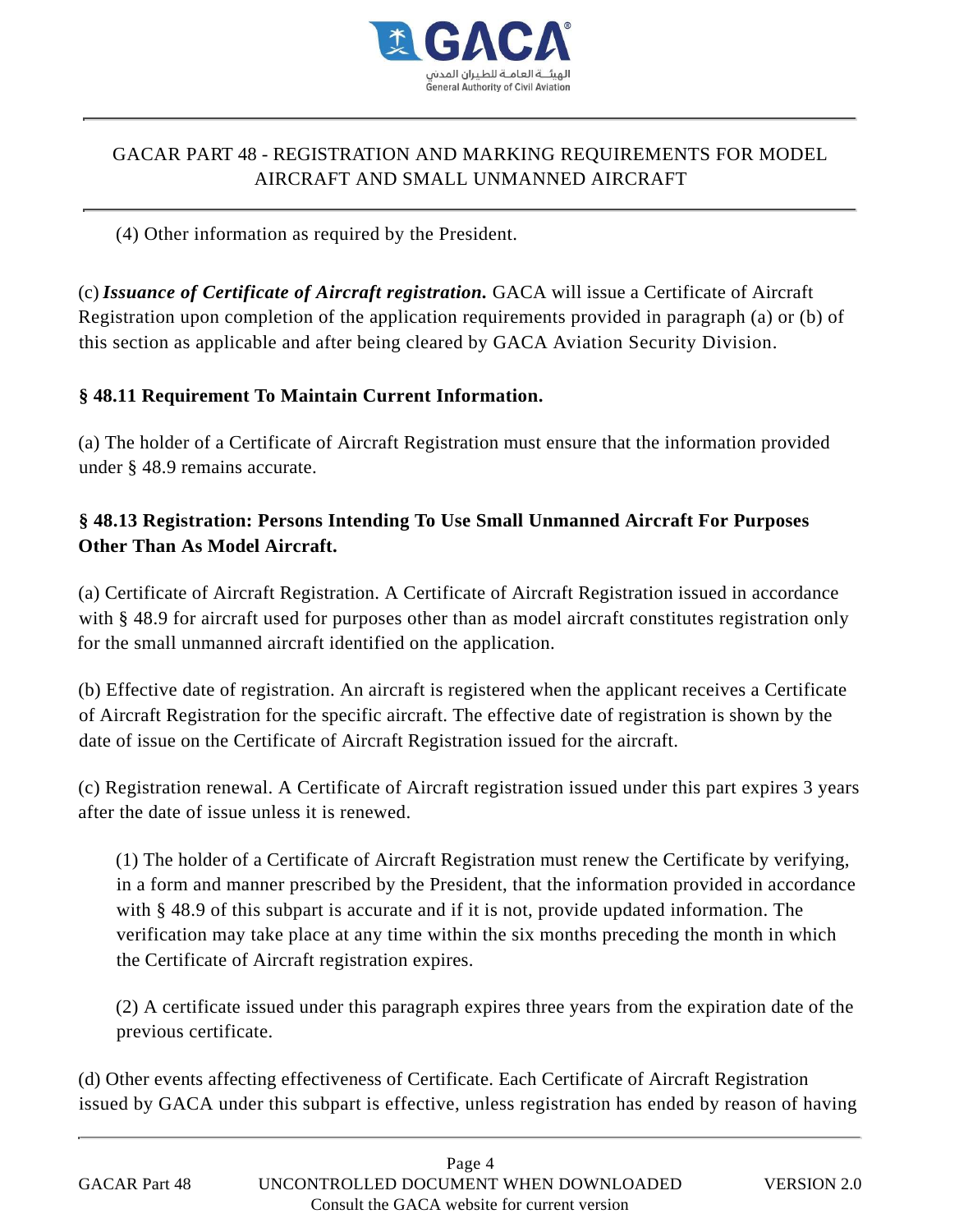

been revoked, canceled, expired, or the ownership is transferred, until the date upon which one of the following events occurs:

(1) The aircraft is registered under the laws of a foreign country.

(2) The small unmanned aircraft is totally destroyed or scrapped.

(3) The holder of the Certificate of Aircraft Registration loses The Kingdom of Saudi Arabia citizenship.

(4) Thirty days have elapsed since the death of the holder of the Certificate of Aircraft Registration.

(5) The owner, if an individual who is not a citizen of the Kingdom of Saudi Arabia, loses status as a resident.

## **§ 48.15 Registration: Individuals Intending To Use Small Unmanned Aircraft Exclusively As A Model Aircraft.**

(a) Effective date of registration. An aircraft is registered when the applicant receives a Certificate of Aircraft Registration. The effective date of registration is shown by the date of issue on the Certificate of Aircraft Registration issued under this part.

(b) Registration renewal. A Certificate of Aircraft registration issued under this part expires 3 years after the date of issue unless it is renewed.

(1) The holder of a Certificate of Aircraft Registration must renew the Certificate by verifying, in a form and manner prescribed by the Administrator, that the information provided in accordance with § 48.9 (b) and (c) of this part is accurate and if it is not, provide updated information. The verification may take place at any time within the six months preceding the month in which the Certificate of Aircraft registration expires.

(2) A certificate issued under this paragraph expires three years from the expiration date of the previous certificate.

(c) Other events affecting effectiveness of Certificate. Each Certificate of Aircraft Registration issued by GACA under this subpart is effective, unless registration has ended by reason of having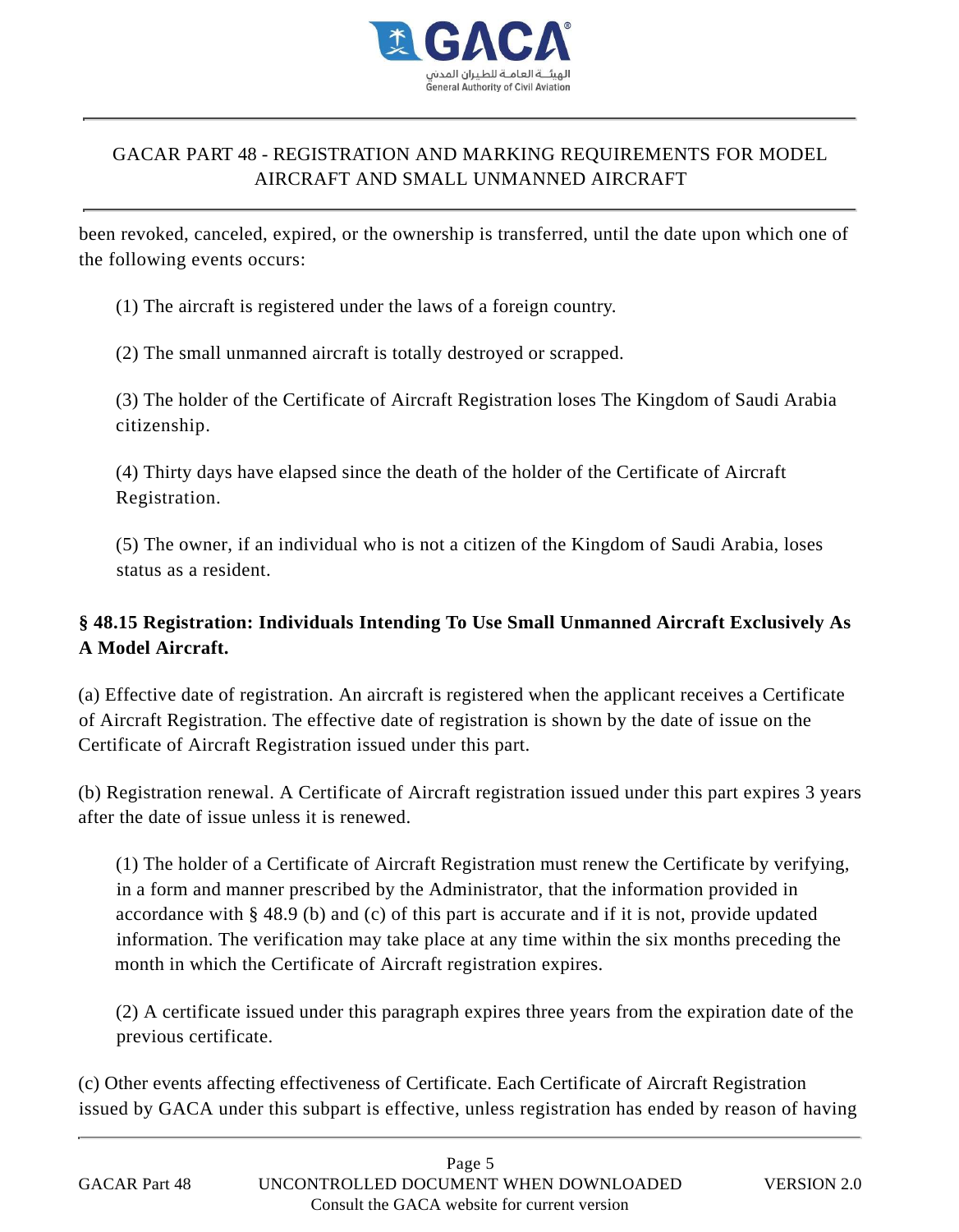

been revoked, canceled, expired, or the ownership is transferred, until the date upon which one of the following events occurs:

(1) The holder of the Certificate of Aircraft Registration loses the Kingdom of Saudi Arabia citizenship.

(2) Thirty days have elapsed since the death of the holder of the Certificate of Aircraft Registration.

(3) The owner, if an individual who is not a citizen of the Kingdom of Saudi Arabia, loses status as a resident..

#### **§ 48.17 Invalid registration.**

The registration of a small unmanned aircraft is invalid if, at the time it is made—

(a) The aircraft is registered in a foreign country;

(b) The applicant is not the owner, except when the applicant registers on behalf of an owner who is under 18 years of age; or

(c) The applicant is not eligible to submit an application under this part.